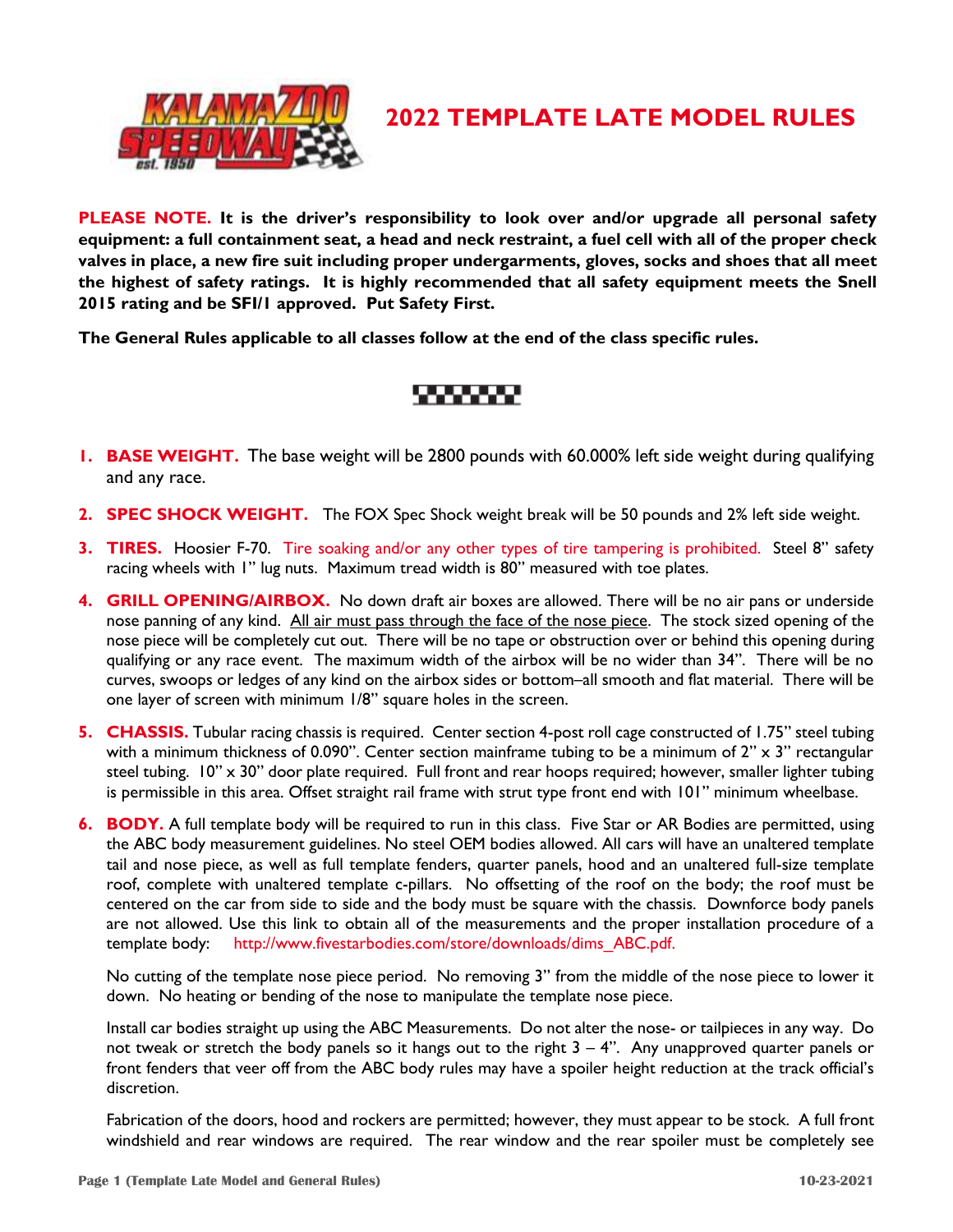through. The front vent windows will be 12" maximum measured along the top of the door. Template style spoiler,  $6.5$ " tall  $\times$  60" wide, mounted with template style mounts. All body measurements off the ground will be measured with driver in car.

- **7. WHEELBASE.** Minimum wheelbase of 101".
- **8. ENGINE/DRIVE TRAIN**. The engine setback will not to exceed 4" from the center of the top ball joint to the center of the farthest forward cylinder. Cast iron heads and block. Cast iron or aluminum intake is allowable. Headers are allowable. No dry sump oil systems or external pumps of any kind. Any 2 or 4 barrel carburetor is permissible. Automatic, manual or racing transmissions are allowed. Aluminum heads are allowed with a 50lb weight add on.
- **9. SUSPENSION.** The rear end may have a 3 or 4 link suspension. The rear end may be locked; rear disc brakes are allowable. A drive shaft hoop is mandatory. Screw jacks or load bolts are optional. Full size springs or 2.5" coil overs are allowed. Aftermarket top A-Frames are permissible. An aftermarket front center link is permissible. Slider mounts are allowable. A single rebound adjustable shock is permitted; however, no multiple adjustable shocks are allowed.A double adjustable shock body with the adjustment welded shut is permissible. No canister style shocks are allowed. The top five or so finishing cars will periodically be removing a shock(s) for inspection following any racing event.Getting caught with multiple adjustable shock(s) will result in the loss of points and money for that racing event.
- **10. COCKPIT.** If the stock firewall and floorboard is removed, the driver's floor and foot box will be 1/8" steel minimum. Apart from brake bias adjustment, cockpit adjustments of any kind are prohibited. The fuel line must be run below driver's compartment. A fuel cell is mandatory with approved guard; the cell must have 8" ground clearance.

Please send your tech questions or concerns to [gary@kalamazoospeedway.com](mailto:gary@kalamazoospeedway.com) and it will be forwarded to the applicable personnel for response.



# **GENERAL RULES**

#### **I. SAFETY**

- A. It is the driver's responsibility to look over and upgrade all personal safety equipment: a full containment seat, a head and neck restraint, a fuel cell with all of the proper check valves in place, an up-to-date fire suit including proper undergarments, gloves, socks and shoes that are SFI/I approved and Snell 2015 rated are highly recommended. All cars will be equipped with a minimum 5-point seat belt harness with 3" wide belts. All belts should be properly mounted and should be no older than 3 years.
- B. A taut driver's side window net with quick release is required.
- C. Driver must be able to enter/exit both doors through window openings.
- D. Rear windows must be completely see through (no decals or lettering).
- E. An approved headrest will be located directly behind the driver's head with the driver normally seated.
- F. All roll bars near driver must be well padded.
- G. All foot boxes and firewalls (if applicable) must be steel, recommended 22 gauge minimum.
- H. All cars will have jack stands in use when anyone is working under a car.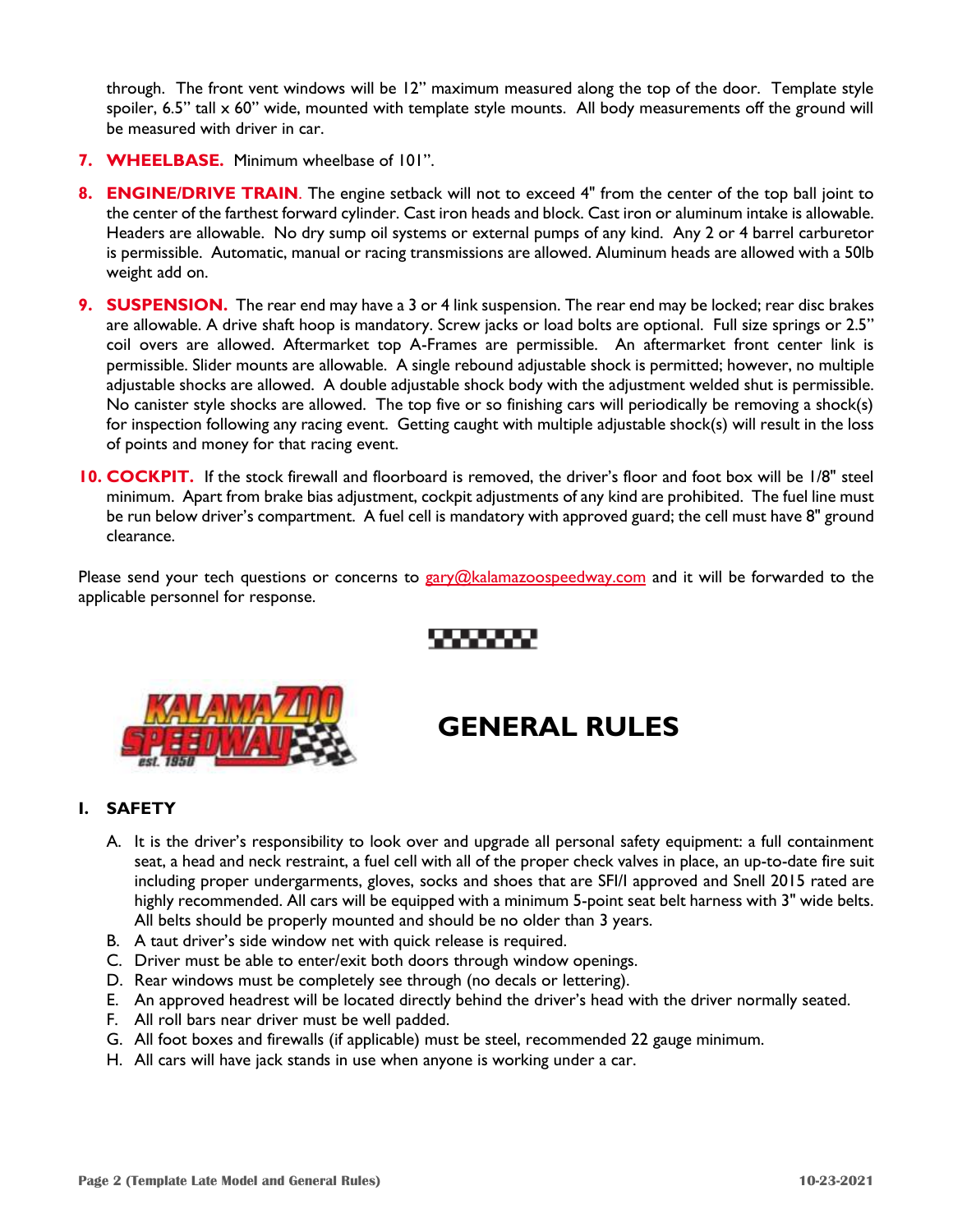### **II. RACE RULES**

- A. Noise Abatement. There is a 100 decibel noise limit on all cars. NO EXCEPTIONS. All cars in all classes will have working mufflers.
- B. RACEceivers. Required for all cars in the five weekly classes. Any car found racing without a RACEceiver will be black flagged and will be done competing in that event.
- C. Transponders. It is the driver or crew's responsibility to pick up and properly secure the transponder (in a protective mounting pouch) to the car. Cars entering the track without a transponder will be black flagged and will not be allowed back on the track until the transponder is in place. Transponders must be mounted a) on the rear end of each car, b) opposite where the exhaust exits, c) in a vertical position; and, d) with the opening flap to the top. There must be no metal or suspension parts directly below the transponder.
- D. Traction Control. Traction control devices are illegal at Kalamazoo Speedway. Penalties for this infraction will be loss of earned payout for the event, loss of all points accumulated for the season, and up to a oneyear suspension from participating at the track.
- E. Tire Soaking/Tampering. Tire soaking/tampering is illegal at Kalamazoo Speedway. Routine testing of tires may occur over the course of any season. If the certified lab results show the tire sample submitted has been altered, the driver will forfeit their earned payout and points for the night the sample was taken as well as receiving a four-week suspension from participating in the next four events scheduled for that class. The driver will be fined \$500 which must be paid before being allowed to race again at Kalamazoo Speedway. If the tire sample submitted is found to be clean, all points, money and a new tire will be given to the driver. Drivers refusing to allow a tire to be confiscated by the track for testing will forfeit his/her pay and points for the night and incur a four-week suspension from participating in the next four events scheduled for that class.
- F. Specifications.
	- 1. All fuel cells in all classes will be 8" off the ground or be 100% above the frame rails. There are no exceptions. All fuel cell caps shall have the car's number on them.
	- 2. No mirrors of any kind.
	- 3. Lead ballast will be painted white with the car number on each piece. No cement, mercury, or liquid style weight is allowed. All weight will be securely bolted to the car.
	- 4. Drive shaft hoop required on the forward half of the drive shaft. Drive shaft must be painted either silver or white.
	- 5. All cars must be equipped with a working starter.
	- 6. The battery must be located behind the driver's seat. It must be securely mounted and covered.
	- 7. No clip-on wheel weights of any kind; all wheel weights must be removed.
	- 8. Any rub rail will have all sharp edges removed or mitered back and shall be attached with smooth fastener heads.
	- 9. No antifreeze in radiators. Environmentally friendly coolant or lubricant, such as Water Wetter is allowed.
- G. Rookie of the Year. To be eligible for Rookie of the Year in any class, a driver cannot have competed in the class for more than 4 events per season over the past 5 seasons or 15 events over the previous 4 years. Drivers who have competed in a higher class for more than 4 events per season over the past 5 seasons or 15 events over the previous 4 years and moved to a lower class will not be considered for Rookie of the Year in the lower class.
- H. Radios/Electronic Communication Devices. No electronic communication devices are permitted in the car or anywhere on the driver.
- I. Entering the Track. Cars may only enter the track from the front stretch as directed by the pit steward.
- J. Accidents During a Race. If a car is involved in an accident and can no longer keep going and no extenuating circumstances exist such as smoke or fire in the cockpit, the driver must not loosen any personal safety equipment or exit the vehicle until directed to do so by safety personnel or a track official. Under no circumstance will a driver get out of their car to run down on the track to send hand gestures or throw anything at another car or person.
- K. Racing Surface Restrictions. At no time shall any non-competing member, crew member, owner or other person associated with a race car be permitted on the racing surface following the start of a race and prior to the completion of a race without the express permission of a track official. Violation may result in the car being placed at the rear of the field or disqualification. This rule is in place for crew members' safety.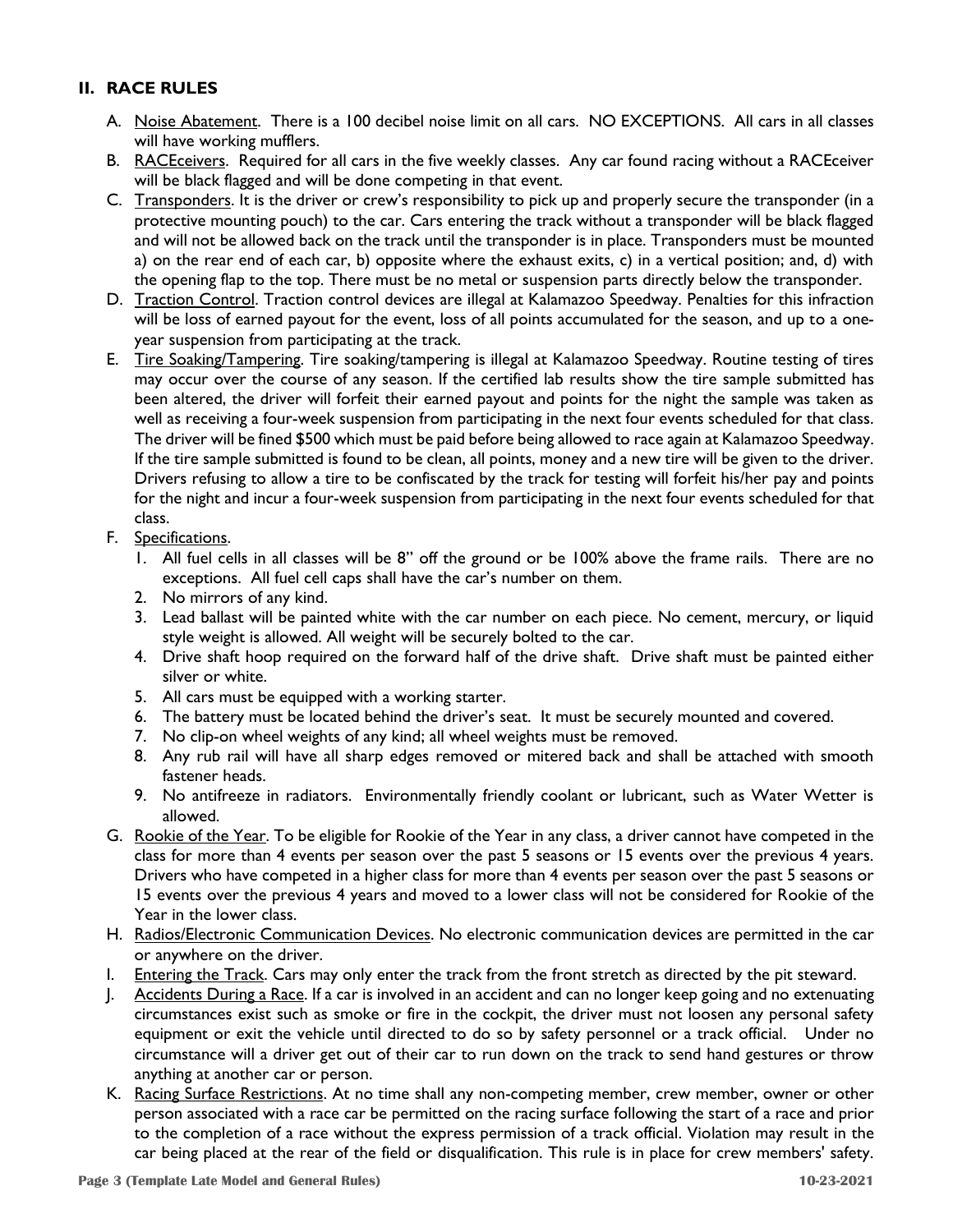During a red flag or lengthy caution period, one crew member may be allowed on the track at the sole discretion of track officials.

- L. Break Out Rule. Break out times will be set prior to qualifying and typically be between two- and five-tenths of a second. If during any race a driver runs two laps under their break out time, the driver will be black flagged. If this occurs in a heat race, the driver is done for that race and the time will be reset for the feature. A driver will never be moved into the inversion; however, so the best possible starting position would be one position outside of the inversion. If this happens in a feature or last chance race, the driver must exit the track into the main infield off the backstretch and slowly drive up the make ready chute. The driver must stop until an official releases the car to rejoin the race at the tail of the field. At that point a driver is exempt from breaking out again. If any driver chooses to start at the tail of the race behind the fastest car, that driver would be exempt from breaking out.
- M. Driver and Car Changes.
	- 1. Whoever drives the first lap of any qualifying session is the registered driver of that car for the entire event. The correct driver, correct car number and the correct class must be provided at the time a transponder is picked up. If a driver misses their qualifying session and is starting scratch at the tail of a heat or feature race, that driver will be the registered driver. A driver change may be made by first notifying officials (in person) in the infield scoring tower; however, switching driving duties back and forth is not permitted.
	- 2. Driver and car changes are permitted only prior to the official start of a race. The official start of a race is when the field enters the track and goes on the front stretch. When determining the official start, one lap does not have to be completed. However, scoring for position does not begin until one green flag lap has been completed. All cars' engines must fire and run one complete lap in order to receive start money and points. After that point, no change of drivers is permitted.
	- 3. Any drivers making a change will go to the tail of the field in the lesser race for which the driver/car combination is qualified (e.g., if the driver is qualified for the A Feature and the car is qualified for the Last Chance, the car with the new driver will start tail of the Last Chance). Points earned will be awarded to the driver starting the race.
	- 4. Failure to notify officials of a change in driver will result in the driver of record for the car (the driver whose name is associated with the transponder for the car) and the substitute driver (when the driver is also competing in any other race during the night) losing all pay and points for the night. Both drivers will be suspended for the next night in which the class or classes are scheduled to race. If races are called off for the night when the suspension is scheduled to be served, the suspension will be served at the next night when the class or classes are scheduled to race. Should the rule be broken at the end of the season, the suspension will be served the following season.
- N. Initial Lap of a Race.
	- 1. To reduce reckless driving on the first lap of a race, if there is an obvious car/driver(s) that is the cause of the yellow flag, that car/driver(s) may be sent to the rear of the field.
	- 2. On a yellow or red flag that happens at the start of a race, any car(s) that enter the pits will go to the tail of the field, even though a full lap has not been completed. On a red flag, a driver may exit their car to check their car over; adjustments are limited to those made by the driver without any tools or assistance from anyone in the infield. The driver must be back in their car ready to go when the yellow flag comes out. Violation will result in the car being placed at the tail of the field.
- O. Group Qualifying.
	- 1. The Speedway uses group qualifying for all weekly classes.
	- 2. Any driver may only qualify one car per class. No car will be qualified by more than one driver in any class. A completed qualifying session for any driver is when the driver takes the green flag and completes one of their qualifying laps. After this point, the driver is eligible to make a driver/car change per the rules, but cannot jump in another car to requalify for that event.
- P. Changes Impacting Tech. Drivers are responsible for notifying the head tech official immediately if something is changed on the car that would put the car in a different weight category. Drivers caught under this scenario in any type of post-race tech, may lose earnings and points for the entire event. This same penalty applies to anyone changing something on their car after going through tech (changing carbs, raising spoiler height, etc.).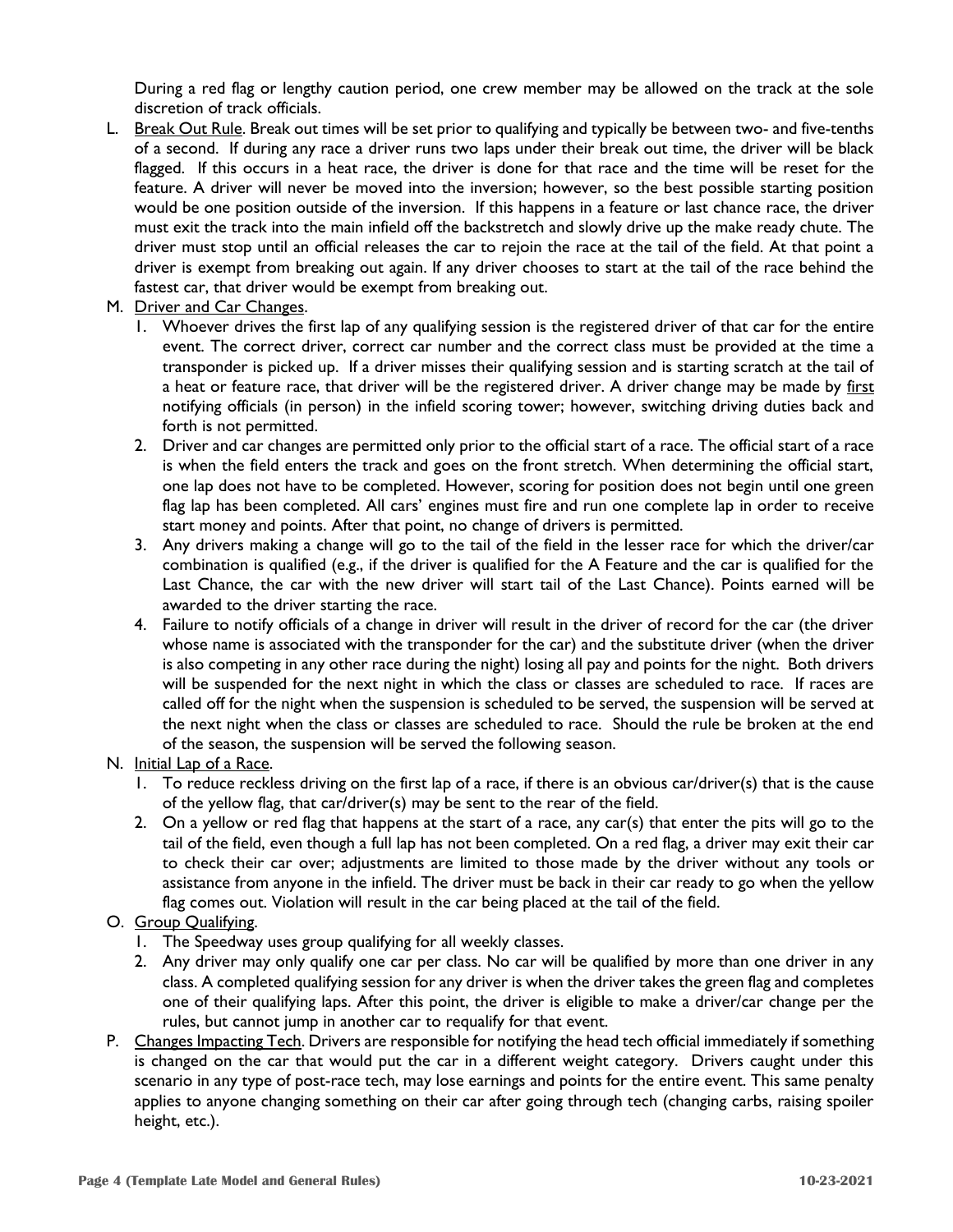- Q. Drivers/Cars Not Qualifying. Generally, if any driver/car does not qualify they may start at the tail of the feature, unless there are enough cars for a last chance race, then the driver would start at the tail of the last chance. The driver will start on the tail of the fast heat as well. Final placement; however, will be at the sole discretion of track officials.
- R. Time Limits. Every race (with the exception of the main event for the program) will have a time limit of one minute per lap; however, no race will be called official before reaching the halfway point. If a race has reached its time limit and half of the race or more has been completed the next caution will end the race. Final scoring will revert back to the last completed lap with the caution car(s) being moved to the tail of their lap. If the caution is out when the time limit is reached and half of the race or more has been completed then there will be one more attempt to complete the race; the next caution will end the race if it comes before the scheduled distance. A race will not end as a result of a caution for a false start.
- S. Program Cancellations. In the event that weather or some other factor causes the program to be cancelled the following apply.
	- 1. Any race underway will be considered complete and official if it has reached the halfway point.
	- 2. Points will be given for all completed events. For example, if qualifying was complete, 2 classes had run their heats and the third class had run one of their two heats then complete points would be given for qualifying and the heat race points for the classes that completed their heat races. Heat points would not be given for the class that only completed one of their two heats.
- T. Line-Ups. If a driver refuses the official's order to take a certain position on the track (i.e., go to the tail of the field, drop back in the field, etc.), resulting in a delay of the race, s/he may be black flagged. If the actions by the driver continue to be inappropriate as seen by the race officials, that driver may lose their points and earnings for that event, as well as face a possible suspension from future racing events. If a driver fails to follow instructions to advance in the line-up following a caution, the race will return to green with the driver in the more rearward position.
- U. Restarts.
	- 1. For any lineups during the race, officials will line up cars based on the computer scoring of the cars from the most recent completed lap, unless any obvious exceptions occur (transponder didn't pick up, etc.). The car(s) causing the caution flag will be put to the tail. On the last lap and ONLY for the victory, officials will use all necessary means (scoring system, videos, photos, etc.) to determine the winner.
	- 2. There is a start/restart box located in turn 4. On any start/double file restart the front row cars must be side by side when they get to the box. At that time the leader (control car) may decide to start at any time before the end of the box. If the leader gets to the end of the box and has not accelerated, the flagman will throw the green at that time. The same rules apply to single file starts, with the obvious exception being that the top two cars will not be side by side. If a driver fails to adhere to the start box rules they may be placed at the tail of the field.
	- 3. For all Outlaw Super Late Model features and for other specifically designated events, restarts will be double file. The leader will choose their lane and the second place car will fill the other position on the front row. Starting with 3rd place on back odd numbered positions will line up on the inside and even numbered positions will line up on the outside. In the event there is a car being sent to the tail, a lucky dog and a car coming out of the pits, they will be lined up in that order. All cars on the lead lap will restart ahead of all lapped cars, provided they are on the track when the double up is called for by the race director. Lapped cars will line up behind the lead lap cars in the order they were running on the racetrack at the time of the caution, not necessarily in the order they were running in the race.
- V. Lucky Dog Free Pass. When the double file restart is implemented, the Lucky Dog Free Pass (Pass) will be used as well. The top running eligible lapped car at each caution will receive the Pass. A car is not eligible to receive the Lucky Dog Free Pass when, in judgment of the officials:
	- 1. The car caused the caution;
	- 2. The car was in the pit area when the caution came out; or,
	- 3. The car has been penalized with a discretionary call. In the case of a discretionary penalty, it will be made known to the competitor, at the time the discretionary penalty is imposed, that the car will not be eligible to receive the Pass to make up the penalized lap(s). Transferring the Pass will only occur when the first eligible car becomes ineligible to receive the Pass because of a discretionary penalty, because the car pitted under the caution or because the first eligible car is not in competition at the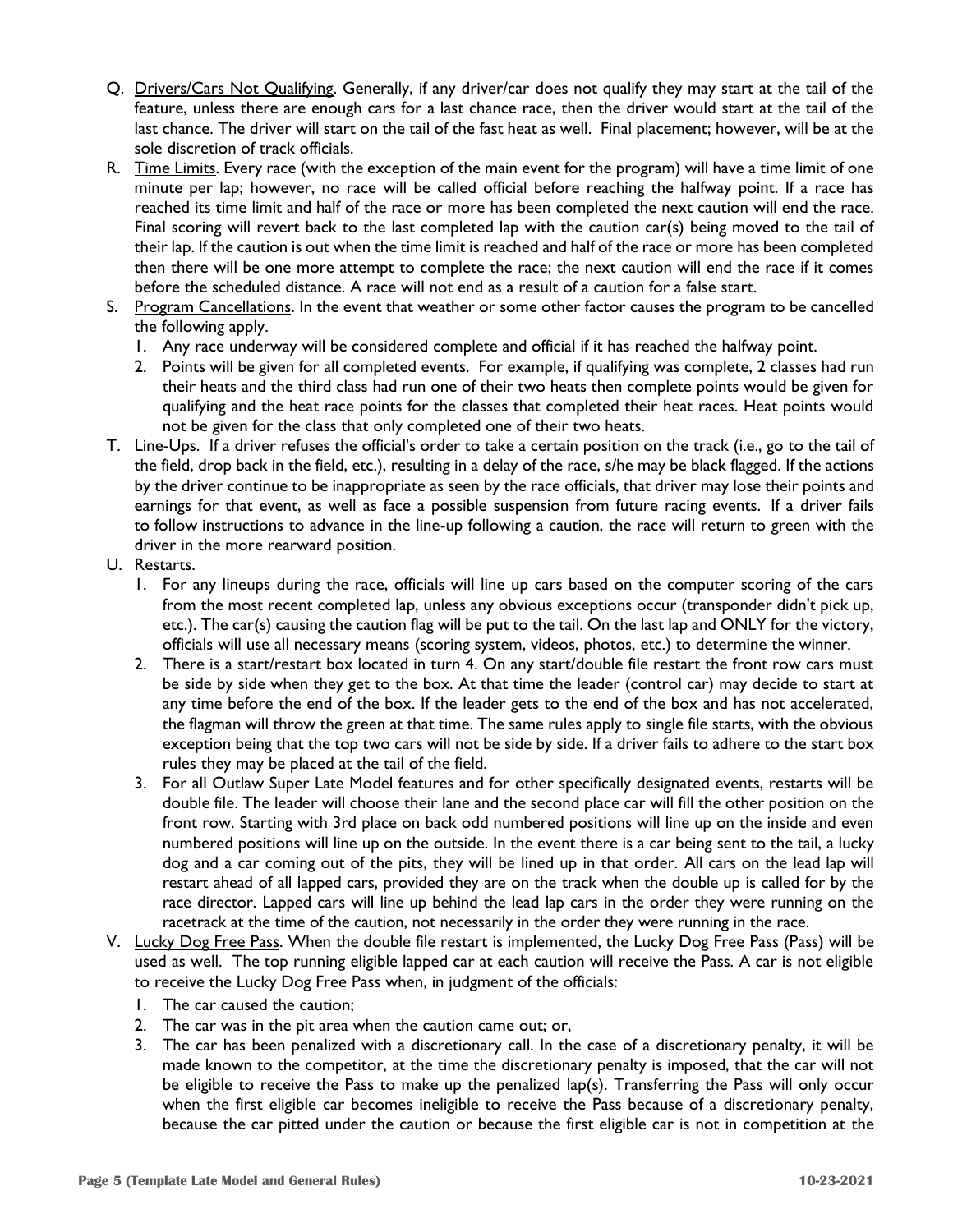time the yellow flag is displayed. Then the Pass will be transferred to the next eligible car. There will not be a lucky dog on a false start.

In the event there is a caution car, a car coming out of the pits and a Pass car, they will be lined up in that order.

- W. Caution Following Checkered. In the event that one or more cars cross the finish line and receive the checkered flag and then a caution comes out, the race will be considered complete. The race will then be scored as follows:
	- 1. The cars that have crossed the finish line and received the checkered flag will be scored in the order they crossed the line;
	- 2. The cars that did not cross the line before the caution lights came on will revert back to the last completed lap for their scoring (provided they cross the line under caution and take the checkered flag) with the exception of the car(s) that caused the caution and/or any car that did not maintain a reasonable speed on the last lap.
	- 3. Car(s) directly involved in the caution will be placed on the tail of the lap they were running.

#### X. Scoring of Ties.

- 1. Ties in qualifying will be broken as follows:
	- a. Driver with the highest 2022 driver point standings (except on opening night, where a tie will be broken by the 2021 driver point standings).
	- b. Coin flip (2 drivers) or a blind draw (3 or more drivers).
- 2. Ties in the point standings will be broken as follows:
	- a. Number of feature wins, 2nd place finishes, etc.
	- b. Number of qualifying 1st places, 2nd places, etc.
	- c. Number of heat race wins, 2nd place finishes, etc.
	- d. Coin flip (2 drivers) or blind draw (3 or more drivers).

#### **III. DRIVER/CREW CONDUCT AND CONDITIONS**

- A. All drivers must be at least 14 years of age with a valid driver's license, ID or birth certificate and have a minor participant form notarized and signed by a parent or legal guardian.
- B. No alcoholic beverages, marijuana or controlled substances are to be consumed before or during races by anyone entering the pit area.
- C. Kalamazoo Speedway officials reserve the right to not allow the entry of any person, driver, or car into the pit area.
- D. General misconduct in the pit area may result in penalties, suspensions, fines, or the matters may be turned over to the proper authorities for legal action.
- E. Rule changes or interpretation of rules is at the discretion of track officials.
- F. The decision of track officials is final.
- G. The driver assumes responsibility for the actions of his or her pit crew. Drivers may be issued penalties for pit crew misconduct. Such penalties, if applied, may extend to both the car as well as the driver.
- H. All drivers and teams are expected to act professionally and courteously while at the track as well as on non-race days during the season. Speedway officials ask that drivers and teams be fair and considerate on social media to all involved parties of any racing or other incident. Drivers are the stars of the Kalamazoo Speedway and ultimately will be looked to as the voice of reason to the thousands of followers, many of whom are children. The use of improper language or gestures as well as negative social media postings may result in suspensions from participating at Kalamazoo Speedway.
- I. Physical or verbal abuse and/or use of improper gestures directed at any Kalamazoo Speedway official, other competitors or fans is prohibited and subject to suspension, loss of points and earnings for that event.
- J. Unsportsmanlike driving, rough driving, swerving and/or unnecessary bumping during a racing event, a caution flag or after the checkered flag has been displayed is prohibited and may result in removal from a race, loss of points and/or earnings. Flagrant and/or repeated unsportsmanlike conduct on the track or in the pits may result in suspension. This suspension may span the off season and be completed in the following season.
- K. Fighting in the pits or on the racetrack premises at any time is prohibited and the participants involved may be subject to suspension, loss of points or earnings for that event. Suspensions will be strictly enforced for